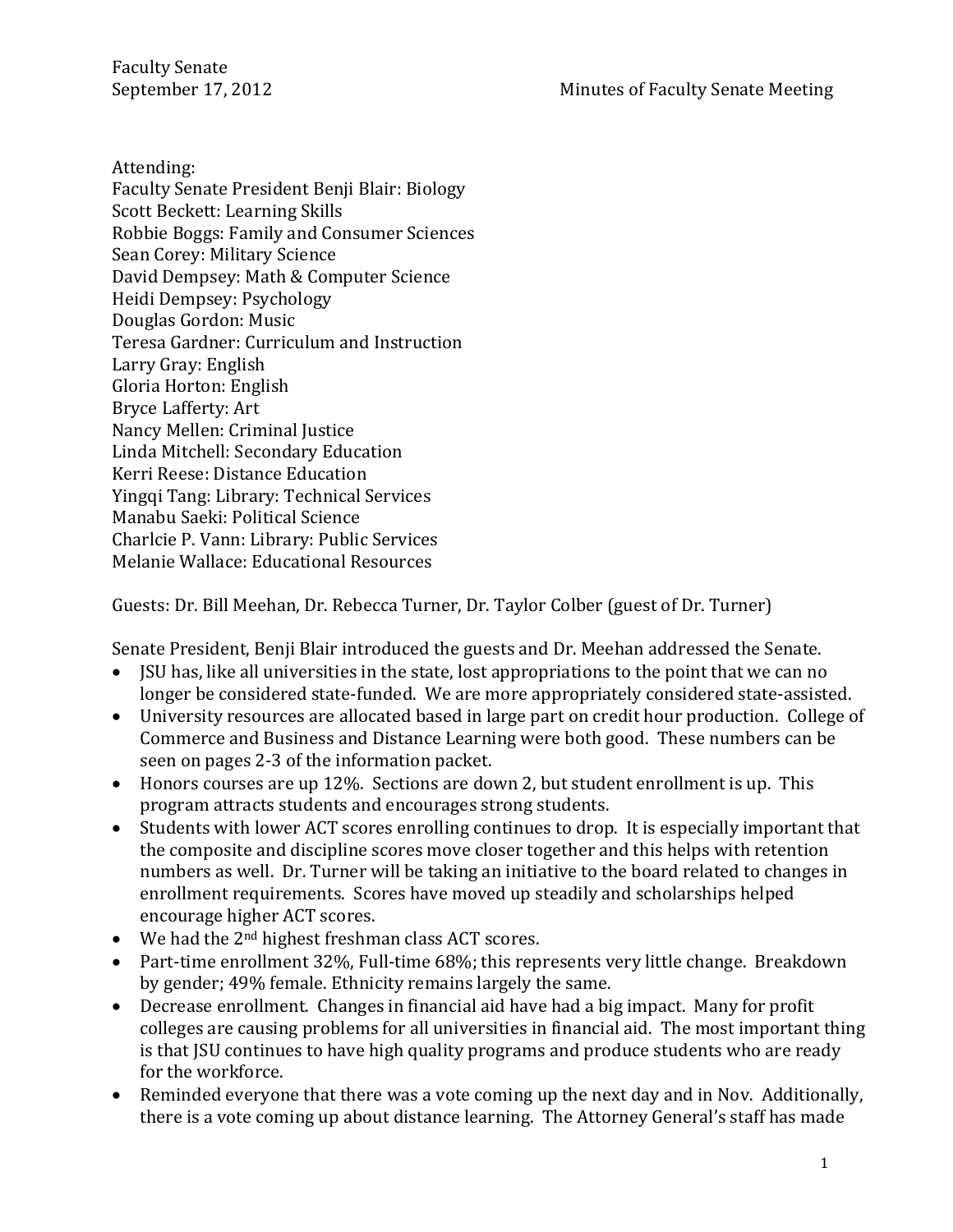an interpretation that distance learning courses should be charged at three times the regular rate. This would not help us because those courses are growing and continue to grow. If we have to charge much more that will significantly hurt us. All 14 institutions of higher education will be fighting that. When the time comes Drs. Meehan and Turner may be asking faculty and departments to express the importance of distance education to them because the money earned through distance education and the value it gives back is vital. He has asked Dean Fielding to reinitiate a study that shows that is like bringing a major manufacturer to the state.

- There are legislative forces that want to have a chief technical officer. This may be good in some ways for the General Fund, but when it comes to things like technology, one stamp does not fit all. Our students need to know a variety of formats because in the work world students will need to know this variety. There will be more information on this later.
- Calhoun County Chamber is starting a program to increase internships that allow our students to gain a true experience.
- The business community has also asked that we resurrect the resource list for expert knowledge. This is a list where faculty tell their areas of expertise, as well as those areas where they would be willing to speak, teach, or share their knowledge in some way. The bottom line is – we need to advertise the talent here at JSU. That form will be sent to everyone online through the Dept. of Institutional Advancement and through Tim Garner.
- Dr. Meehan shared a letter written by Dr. Daugette wrote to a potential student in 1930. Letter related reasons to find reasons to go to school at the teacher college or some other college if necessary.

Benji Blair introduced Dr. Turner and she addressed the Senate.

- We are retaining most of our freshmen, as indicated by the number of graduating seniors compared to freshmen students. This is a good statistic.
- The number of graduate students who are part-time is too high compared to the number who are full-time.
	- o The F.S. is going to develop a proposal for increasing graduate assistant benefits. Dr. Turner suggested that the current system encourages students to be part-time by only paying for 6 hours or by having no G.A. positions available. She recommended that the F.S. consider nine hours as the minimum as a way to possibly reverse the full-time/part-time ratio. It will also help them graduate in a more timely manner.
- Budgets: Most budgets received level funding. None have been cut. A few have more, such as Distance Ed. that needed a second instructional designer and updates to Blackboard. We haven't had to get into reserves.
- Summer Terms: We have a problem with summer terms. There are too many, they are overlapping, and students have to look in 13 different places to figure out what is being offered in the summer. We have to simplify summer so everyone can understand it. We need to teach what the students need and will take and not just what we want to teach and we need to have the numbers to back up what we do. Faculty will be asked through their department heads and that will go back through the deans to University Council. Benjie represents the Faculty Senate on the University Council and he can take back any comments or information from the Senate to the Univ. Council. K. Osterbind says that we have to have this issue settled by November because that is when summer terms have to be loaded for pre-registration. There is a recommendation that was made by a committee of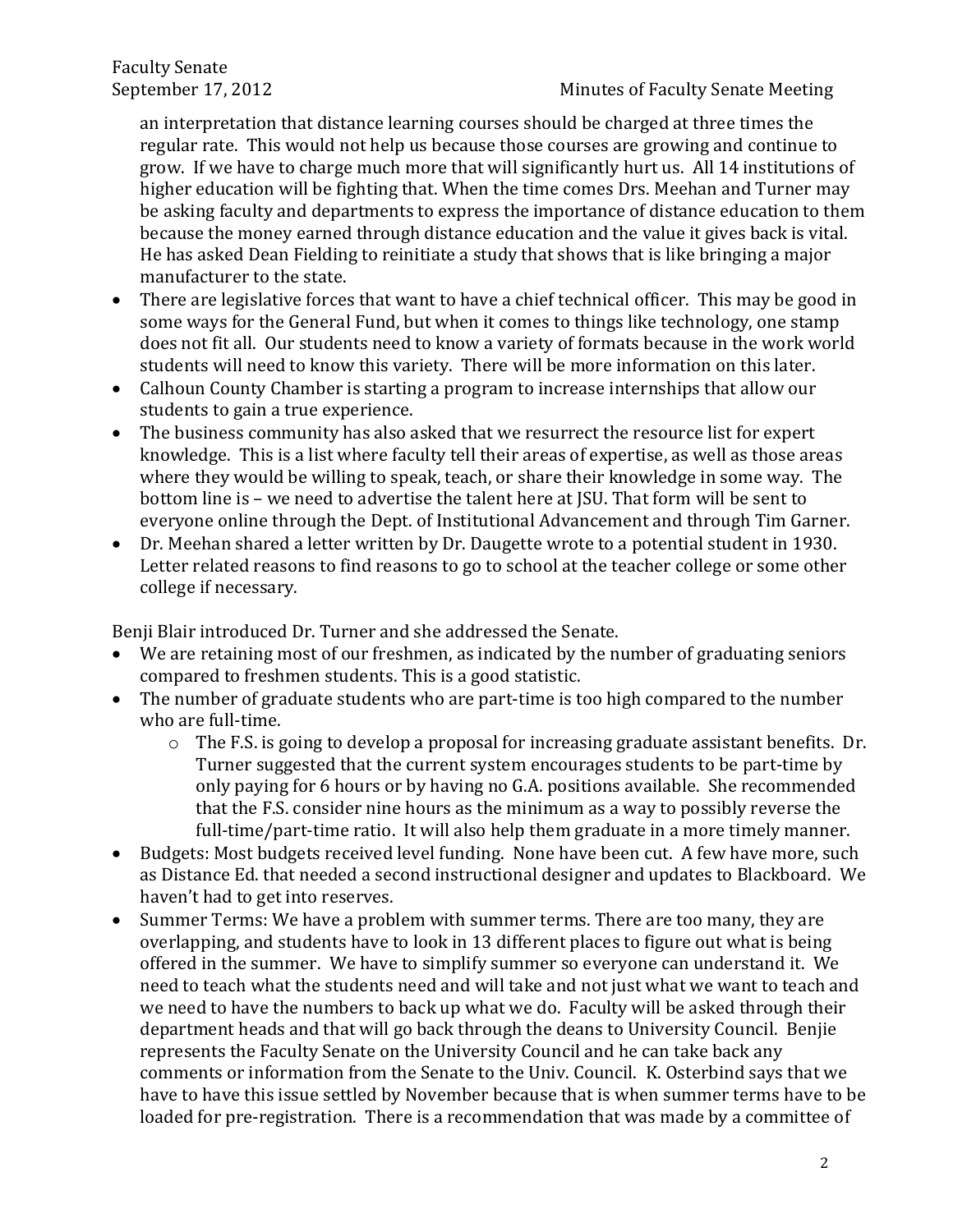people who work with schedules that we have many fewer terms. Dr. Turner is committed to making this happen. This past summer enrollment suffered and that is probably because people didn't know what was out there.

- o Senator suggested that the changes in Pell Grants was a problem. Because there were none in the summer students shifted to needing courses in the fall and departments were not prepared for the number of students needing courses.
- We are on a mission to continue upgrading technology for instructional purposes. Vincent Houston is the V.P. for University Technology is looking at obsolete equipment in offices and determining what needs to be upgraded first. Deans have been given a mission to go find out what is in offices. There is an opportunity to get faculty offices upgraded through that division. Dr. Turner's goal is to increase technology for instructional purposes. Dr. Meehan, Dr. Turner, and others were going to Apple headquarters to discuss the future of technology in order to be ready when the money is available.
	- o Senator mentioned the need for training. There was a discussion about the iTunes U training and iPad training being listed late. K. Reese indicated that some of the poorly timed training was scheduled from outside our university and other training would be repeated later.
	- o Around the university many departments are determining what they need and setting up their own training in their department.
	- o Dr. Turner will be mentioning the need for more training and more professional development while visiting Apple headquarters. She will also be encouraging faculty to help train other faculty around campus.
	- o Senator asked about determining the types of hardware needed in the classrooms because the classrooms are not designed for students who are plugged in and online. The question was asked if the Apple products would work in the classroom. Dr. Turner suggested working with existing technologies and improving what is there. K. Reese suggested that Apple TV would be very beneficial and Dr. Turner indicated that some departments are already using these. The issue was raised that the campus network will not work because of a firewall. Dr. Turner and K. Reese indicated that there was a work around to allow the Apple TV and an iPad work together. Dr. Turner indicated that she is excited about watching students learn using these new technologies.
- Two new categories for promotion. Distinguished Professor and Distinguished Lecturer. The call for these will go out but they will be different from the typical call for promotion and tenure. The call for these will go out Nov. 1. There are for instructors with 10 years and who meets the same qualifications as required for promotion. The Distinguished Professor is someone who has been a professor for seven and years, is a high performer, and is still very productive. There is an unlimited number of these positions. It will be very selective and every year the deans will get together and make the recommendations to Dr. Turner who will make recommendations to Dr. Meehan.

Faculty Senate President Benji Blair: Call to order.

Announced that the minutes of the last meeting [May 2012] are posted on the Senate website.

There is no old business.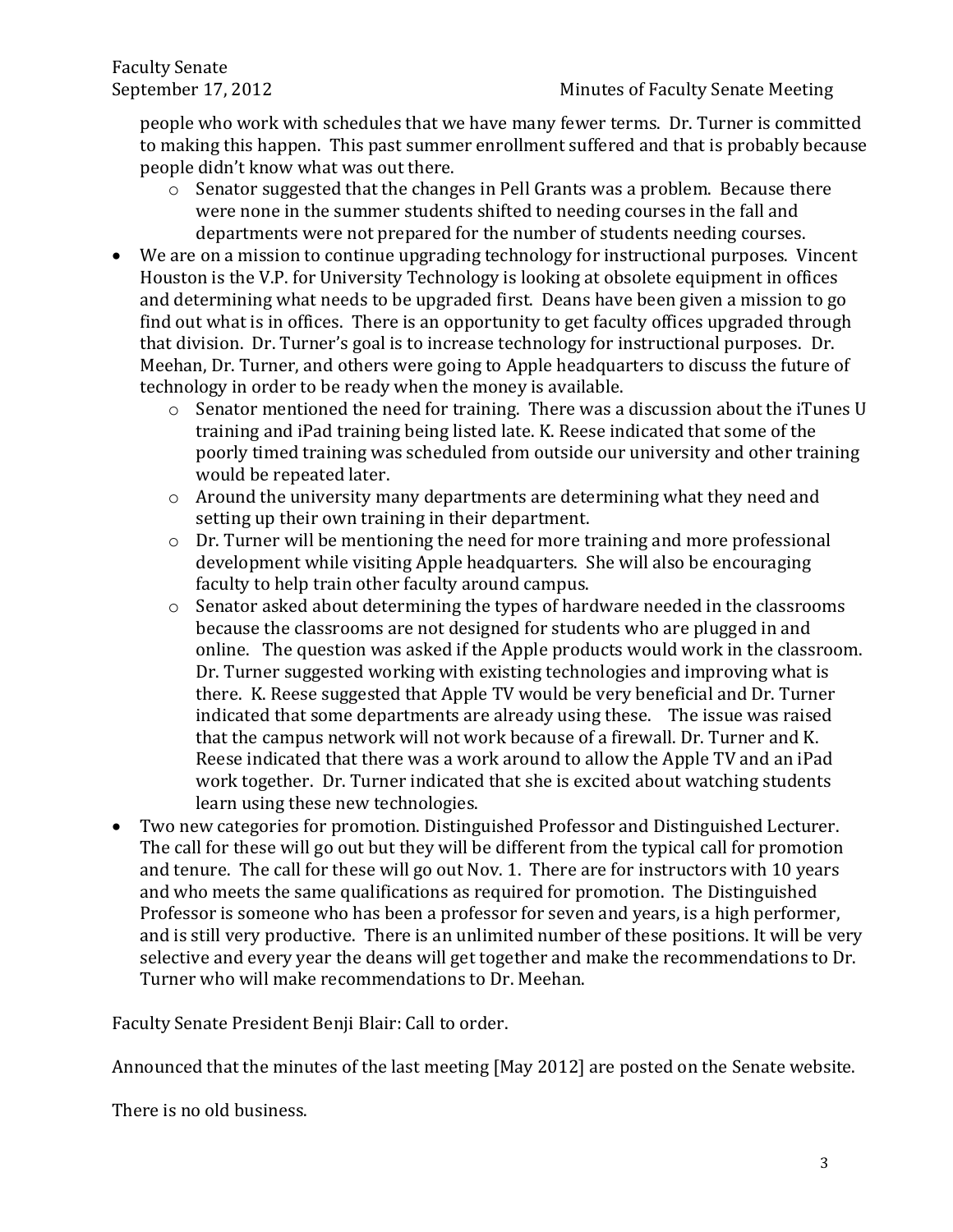There are some new action topics:

- IDEA evaluation system. During the Executive Committee this topic was a big discussion. Senators were asked to send B. Blair suggestions for improving the evaluation system through email. Senators were requested to send specific suggestions. B. Blair indicated that one problem is that many classes are not getting enough participation to provide statistically significant data so this information can't be used for any type of assessment or evaluation. B. Blair will take all of the information gathered and put it together for the next Faculty Senate meeting.
- Someone requested that the Faculty Senate develop a policy for dealing with lost receipts, however, B. Blair believes this is Tony Bennett's job, not the job of the faculty senate. It would be more appropriate to as Mr. Bennett, the new auditor, to come up with a one-page policy to let faculty know what they should do if they have l lost a receipt.
	- o There was discussion about which committee should handle this task. It was decided that the welfare committee would deal with this issue and would draft a request that Mr. Bennett develop an official policy.
- Faculty Senate webpages need to be updated in order to ensure that they make sense and have the information users will need.

# Committee Reports:

There was a discussion about whether or not there were enough Senators present to have a quorum. Some Senators indicated that there was some miscommunication regarding the timing of the meeting. The president said an email was sent to the last known email list and it was posted on JSU news. The president decided to go on and ask the committees to report on what each committee does and major accomplishments last year.

Welfare Committee: Deals with policies that directly effect faculty welfare and moral. Last year the welfare committee dealt with developing a mentoring program for new faculty.

Admissions and Scholarship Committee: Deals with anything that has to do with admissions policies, ACT scores, GPAs, etc. This committee helped with raising the ACT requirements for incoming freshmen. Hopes that another recommendation from the Senate will be acted on. B. Blair asked if it was in the works from previous years and T. Gardner said it had gone to a committee and might need to be checked on.

Policies Committee: Currently the deans are discussing revising parts of the Faculty Handbook because they haven't been updated in years. That may be coming up this year and it would be something the Policies Committee would look at.

Elections Committee: The Vice President serves as chair of the elections committee. Works to elect the new Senate president and other elected positions.

Faculty Honors: Has worked to get all of this online so that it is completely paperless and the information is easy for everyone to see. To see the information, a Faculty Senate account has been set up that will allow this access.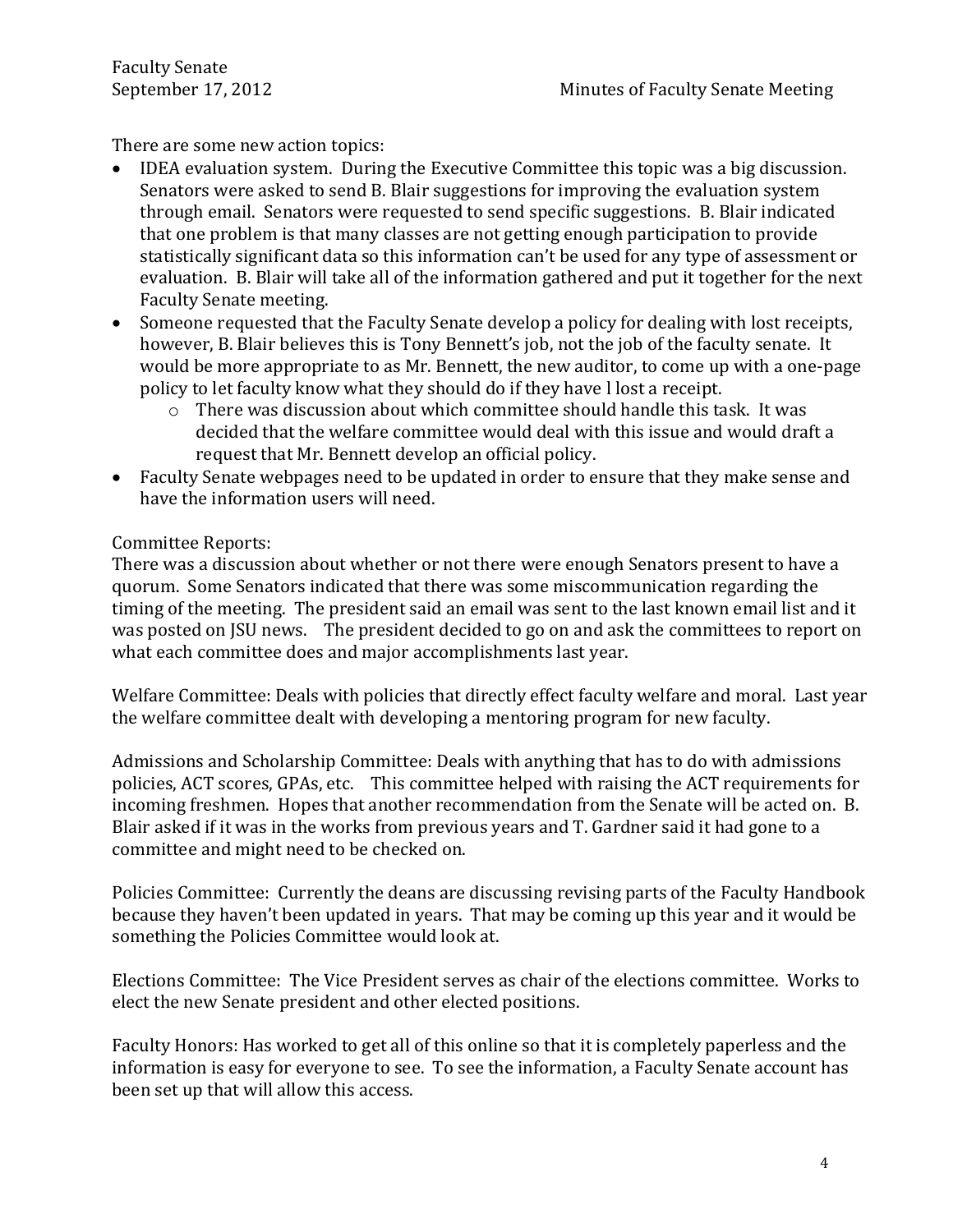President's Report:

- Because there are not very many people attending the meeting, a Senator suggested having everyone email B. Blair to let him know if anyone wants to serve on a particular committee. He will put all of that together in time for the next meeting.
- New guidelines have been established for renting university facilities, but no one has been hired for that position. By the next meeting we should have that information.
- JSU organizations are required to do E-Verify to say whether or not your organization hires non-U.S. citizens. This is for the organization, not for each member.
- There was a change of the university level requirements for upper level (300-400) courses required for graduation (52 hours to 36 hours). This does not change what your individual concentration requires, but it does change the overall total number of these courses required for graduation.
- Faculty Senate purchased three-ring binders for all new faculty and provided them with some guidance about. Do we want to have a committee put together an advice page for new faculty?
- There was a question about how much the summer contracts might be cut. The president said he thought the administration was talking about cutting about 20%. If you can offer a class that has enough students then it will most likely make, but they are talking about proration and there is not enough funding for summer. There was some discussion of allowing proration of individual classes in order to allow a professor to teach a course that will have less students. A Senator said that this summer that happened but the professor did not know the pay would be prorated until two weeks into the semester when the contract finally arrived. At that point there were no options. Part of the problem is that if we teach many of the courses our students need in the summer they don't fill, while an online basic course would fill up immediately. The president said this is why the deans are going to be asking for a list of requirements for majors. A Senator said that another problem is that summer is the only time when some classes are taught because they are electives, but they may not have a lot of students in them. We don't usually teach required courses in the summer. Additionally, last summer some departments were told that they had to teach an equal number on campus and online, but this doesn't make sense if we know that online courses will usually have higher enrollment and bring in more money. The President asked if we need to develop a committee to deal with summer. There was a discussion about whether this would fall under the Welfare Committee, Policies Committee, Admissions and Scholarship, or if an Ad Hoc Committee would be best. Additionally, there the suggestion was made that the SGA should be involved.
	- o An Ad Hoc committee will be formed to put together a recommendation for the University Council regarding summer courses and schedules.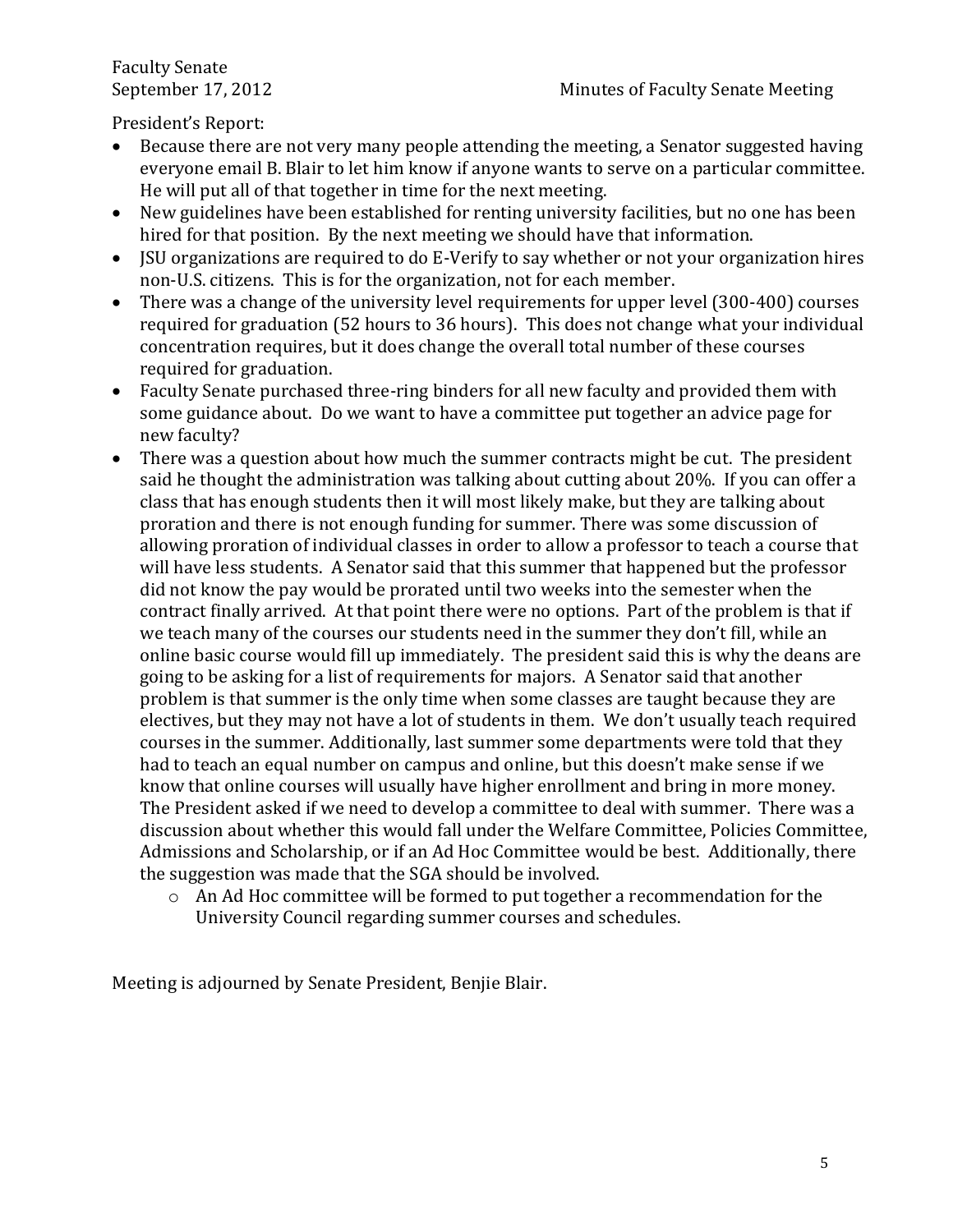Attending:

Faculty Senate President Benjie Blair: Biology Scott Beckett: Learning Skills Robbie Boggs: Family and Consumer Sciences Sean Corey: Military Science David Dempsey: Math & Computer Science Heidi Dempsey: Psychology Douglas Gordon: Music Teresa Gardner: Curriculum and Instruction Larry Gray: English Gloria Horton: English Bryce Lafferty: Art Nancy Mellen: Criminal Justice Linda Mitchell: Secondary Education Kerri Reese: Distance Education Yingqi Tang: Library: Technical Services Manabu Saeki: Political Science Charlcie P. Vann: Library: Public Services Melanie Wallace: Educational Resources

Guests: Lori Owens, American Democracy Project, Jean Pugliese, Graduate School

- Lori Owens gave a presentation to the Faculty Senate about the American Democracy Project and how departments across the university can participate.
- Jean Pugliese discussed the Graduate Bulletin, graduate requirements, updates to the Graduate School, the issues of level of competition based on possible changes in tuition, and the possibility of getting more graduate research/assistant positions.
	- o Discussed the role of the Graduate School in helping prepare students for thesis.
	- o If faculty or students find something missing they should talk to Denise in the Graduate School office.
	- o Departments are able to set requirements and deadlines that are over and above those set by the Graduate School. These must be approved after submitted.
- Benjie Blair asked everyone to sign up for one of the Faculty Senate committees.
- Minutes from the Faculty Meeting in May 2012 were approved.
- Minutes from the Faculty Meeting in September 2012 were approved with changes.
- IDEA suggestions to be sent to Dr. Turner. Benjie presented a proposal. Discussion of the benefits and drawbacks of using class time or giving points to persuade students to complete the evaluations. Other issues with the evaluation included minimal ability for faculty to control the questions being asked, issues related to online courses, amount of time being used to try to get the students to complete the forms compared to the limited time required for students to complete evaluations in the older form, and the potential issues that could be raised by faculty being bribed to get the evaluation completed and the problems raised by all of the other comments. Senators questions why we are doing an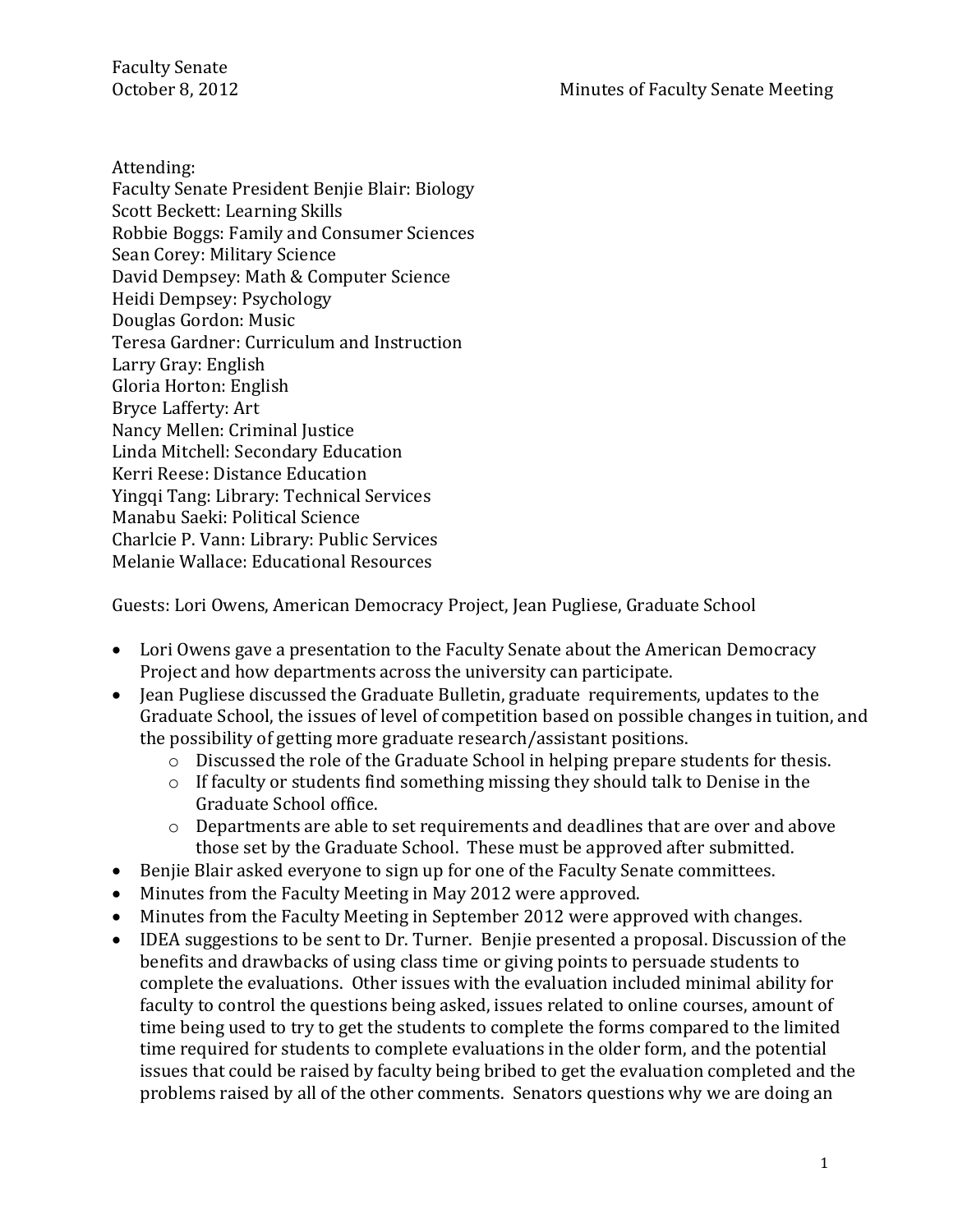evaluation that is less effective, that costs more money, and that provides less reliable data than the evaluation form it replaced.

o Senators voted to send the document from Benjie Blair to Dr. Turner.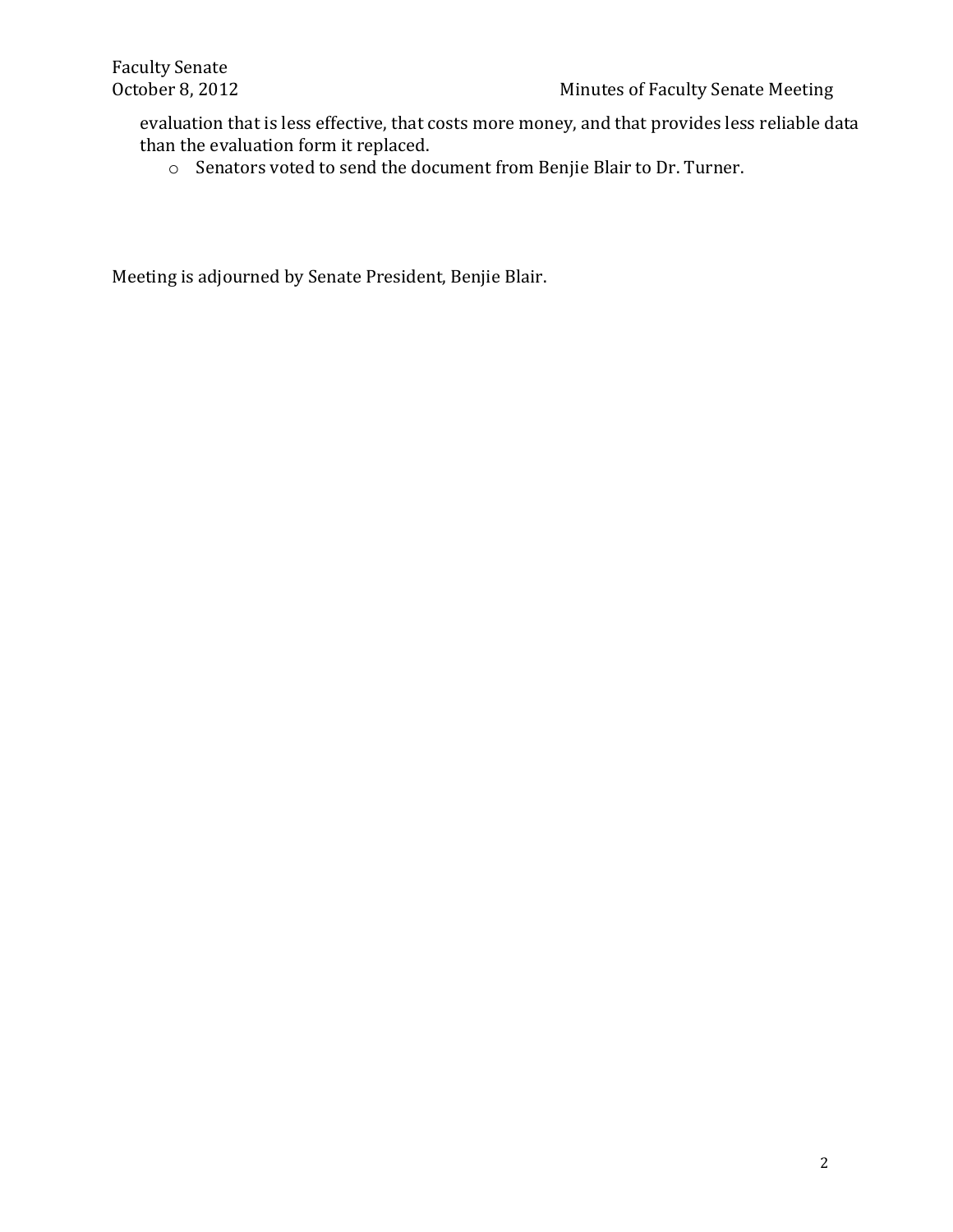Attending:

Faculty Senate President: Benjie Blair: Biology Edwin Bellman: Technology Robbie Boggs: Family and Consumer Sciences David Dempsey: Math & Computer Science Heidi Dempsey: Psychology Windon Edge: Nursing Teresa Gardner: Curriculum and Instruction Larry Gray: English Francia Guillermo: Math & Computer Science Mark Hearn: Management & Marketing Jeffery Hedrick: Communication Gloria Horton: English Tanveer Islam: Emergency Management Bryce Lafferty: Art Alexandria Martinez: History and Foreign Language Nancy Mellen: Criminal Justice Linda Mitchell: Secondary Education Nixon Mwebi: Physical & Earth Science Ellen Peck: Drama Yingqi Tang: Library: Technical Services Charlcie P. Vann: Library: Public Services Melanie Wallace: Educational Resources

Guests: Gordon Stone, Higher Education Partnership Pres. Bill Meehan, J. E. Wade, Joe Delap

- Meeting is called to order by Dr. Benjie Blair
- Gordon Stone presented on the Higher Education Partnership. The presentation included discussion of:
	- o Changing dynamics in Alabama political climate and the possible effects of this on higher education,
	- o Potential for increased educational revenue this year, the effect this might have on education in Alabama and particularly on higher education,
	- o Rolling reserve that passed 2 years ago. There may be approximately \$400,000,000 in the reserve this year. This money is divided among all aspects of Alabama education.
	- o RSA has asked for more money
	- o Request for all JSU faculty joining HEP. The most effective way to join, check on membership status.
- Dr. Meehan, Dr. Wade, and Dr. Delap, discussed the changes to the summer schedules:
	- There were originally three 4-week terms and one 12-week term with no August term. We are likely to be returning to this because 6-week terms cause a problem with faculty pay.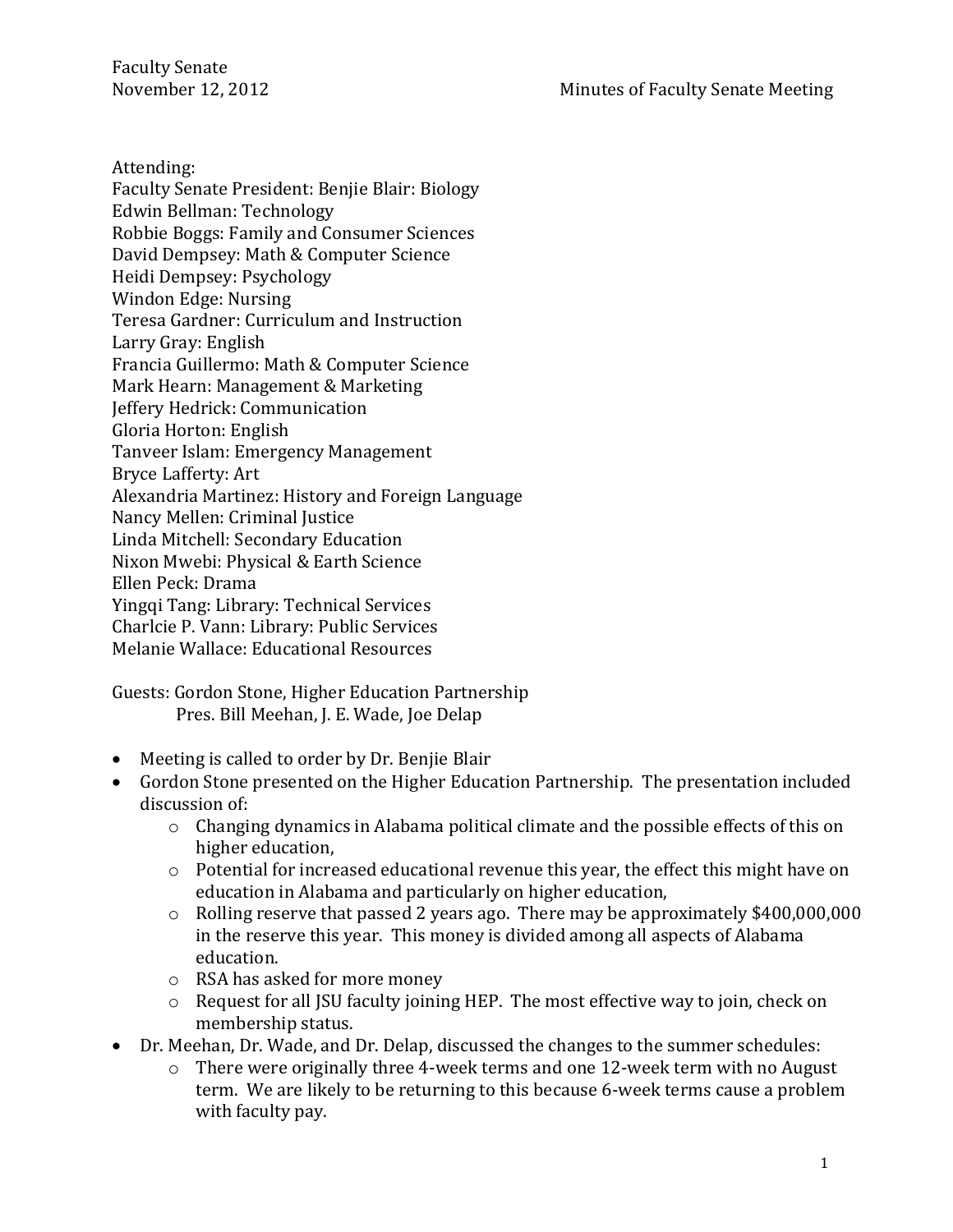- Faculty comments: There needs to be equity in the pay for summer courses because there were differences across the university.
- o Banner set-up for summer courses is a problem but financial aide requires that we list the course as they were listed last year. There is a PDF of the courses that can be downloaded but it is not dynamic.
- o Faculty comments:
	- Many upper level courses that are taught during the summer cannot be taught during four weeks or six weeks and many need the 8-week schedule.
	- Summer enrollment is a problem and it is especially a problem due to drops in Financial Aide.
- o 2013-14 Academic Calendar has been approved.
- Dr. Blair resent the Senate resolution on Healthcare and it was acknowledged.
- Faculty request: Make a mal-ware protection program available and free to faculty.
- Scholarship issues were discussed.
- Teresa Gardner announced emeriti nominations
- Faculty question: Has there been a response to the information sent regarding the IDEA evaluation? Dr. Blair has not heard and they have not meet on the issue yet.
- There will be no December Senate meeting.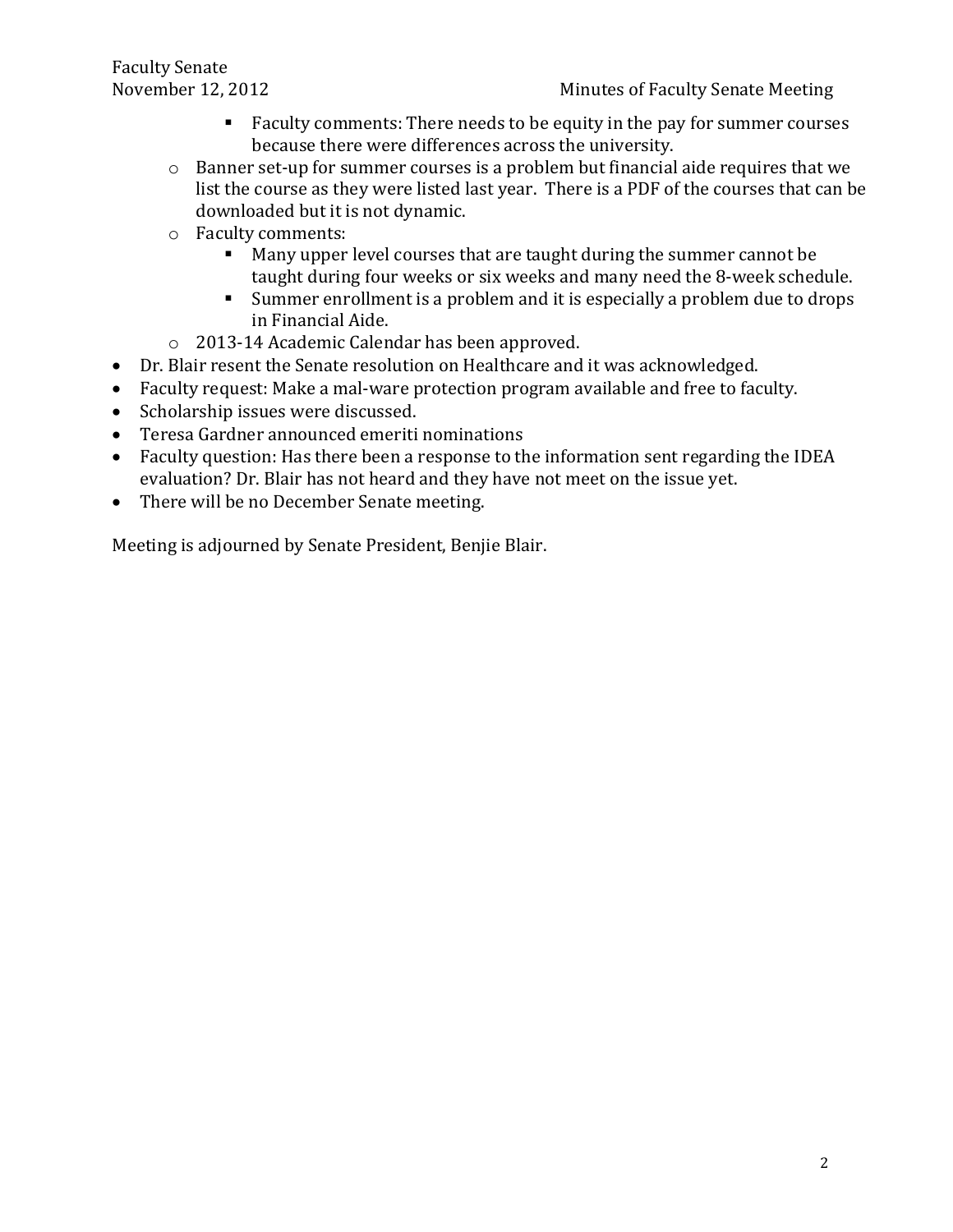Minutes:

#### Faculty Senate January 15, 2013

In attendance: Benjie Blair, Windon Edge (nursing), Jennifer Ivey for (Ellen Peck), Robbie Boggs (FCS) Admissions and Scholarship/elections, Guillermo Fancia (MCIS), Nacy Mellen (CJ), Jeffrey Hedrick (Com), Mark Hearn (MGT), Dough Gordon (Mus), Teresa Gardner (C&I), Bill Lowe (EM), Nixon Mwebi (PES), Larry Gray (ENG), Heidi L. Dempsey (Psy), David Dempsey (MCIS), LTC J. Poss (ROTC), K. Reese (DE), C. Vann (Library), Yingqi Tang (library), M. Suek (Poli). My best guess based on signatures:

Guest speaker: Ms. Laurie Charnigo. Ms. Carnigo presented a plan to create a summer reading program. "College Bound! Summer Lectures for little learners" It is designed to serve grade levels K-4<sup>th</sup>. If funded and approved she will need volunteers from different departments on campus to present a talk to the students on what careers they can go into and introduce them to what can be learned. An email with details will be sent out at a later date.

Presidents report:

Travel hints, photographs of menu, plate and specials may help with travel reimbursement.

Policy IV:03:06 Membership in organizations was revised slightly.

New Business: A request to review travel policy came from Dr. Heidi Dempsey. Dr. Blair volunteered to review the travel reimbursement policy and compare them to those of other regional institutions.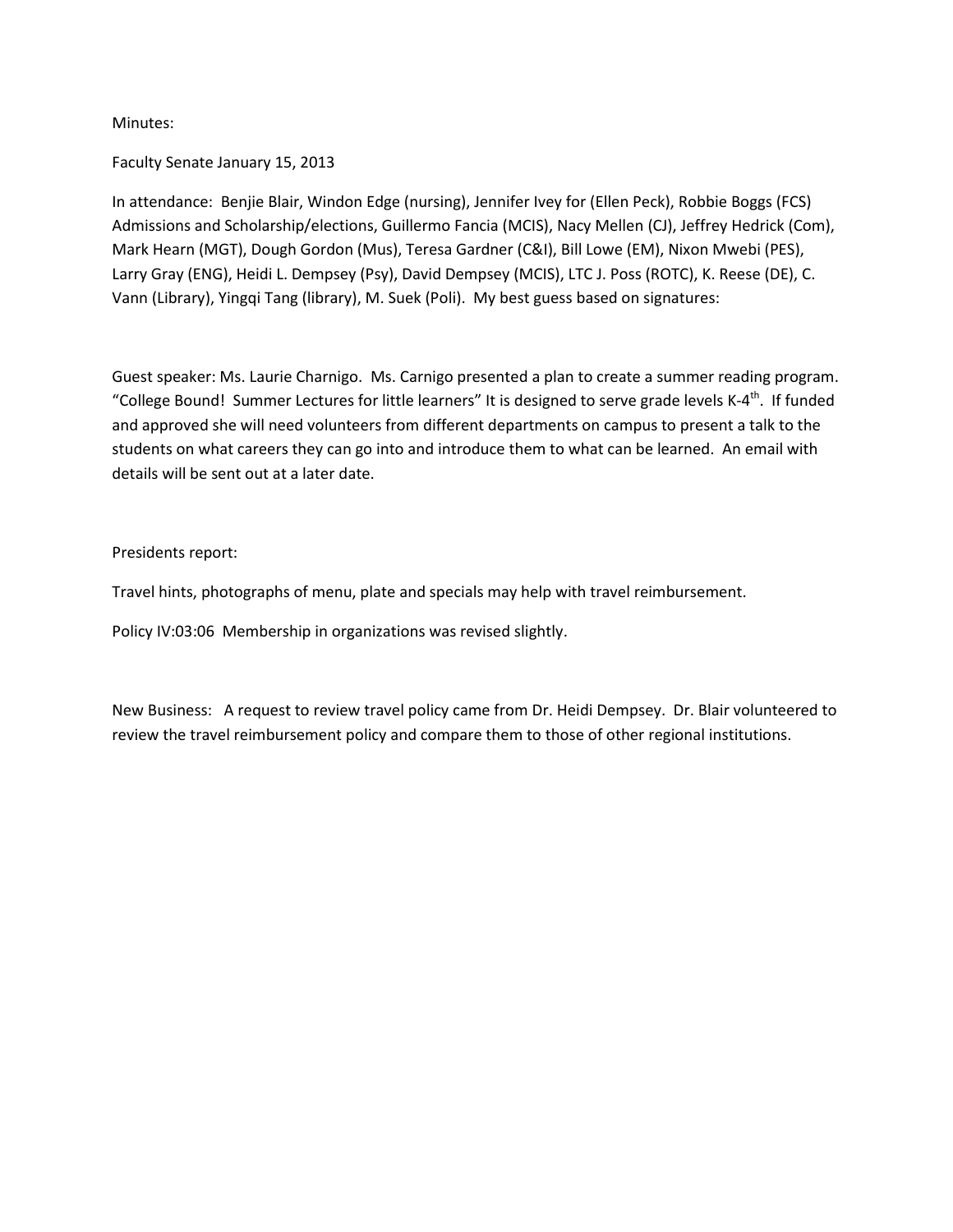Attending:

Faculty Senate President: Benjie Blair: Biology Scott Beckett: Learning Skills Edwin Bellman: Technology Robbie Boggs: Family and Consumer Sciences David Dempsey: Math & Computer Science Heidi Dempsey: Psychology Windon Edge: Nursing Douglas Gordon: Music Larry Gray: English Francia Guillermo: Math & Computer Science Jeffery Hedrick: Communication Gloria Horton: English Tanveer Islam: Emergency Management Alexandria Martinez: History and Foreign Language Linda Mitchell: Secondary Education Nixon Mwebi: Physical & Earth Science Greg Pass: Military Science Ellen Peck: Drama Manabu Saeki: Political Science Yingqi Tang: Library: Technical Services Charlcie P. Vann: Library: Public Services Melanie Wallace: Educational Resources

Guests: Dr. Ruth Ellen Porter and Mr. Tony Bennett

- Meeting is called to order by Dr. Benjie Blair
- Dr. Ruth Ellen Porter presented on assessment in higher ed.
	- $\circ$  Assessment and strategic planning are the direction of higher education
	- o Universities face the following challenges: technology, open education, accountability, globalization
	- o There are positive responses for many of the challenges, including:
		- Innovative use of technology,
		- Moving accountability and assessment from a rhetoric heavy issue to one where colleges and departments seriously consider Student Learning Outcomes and ask the question, "What would an ideal student look like when he or she finishes our program?
		- In an age of globalization, colleges should remember that American style liberal education is still the bedrock of creative thinking and education.
	- o SACS will look at two things: 1) Are we gathering data and 2) are we using data to improve programs.
- Mr. Tony Bennett presented on travel forms and reimbursement requirements.
	- o JSU spent 1.2 million in travel last year.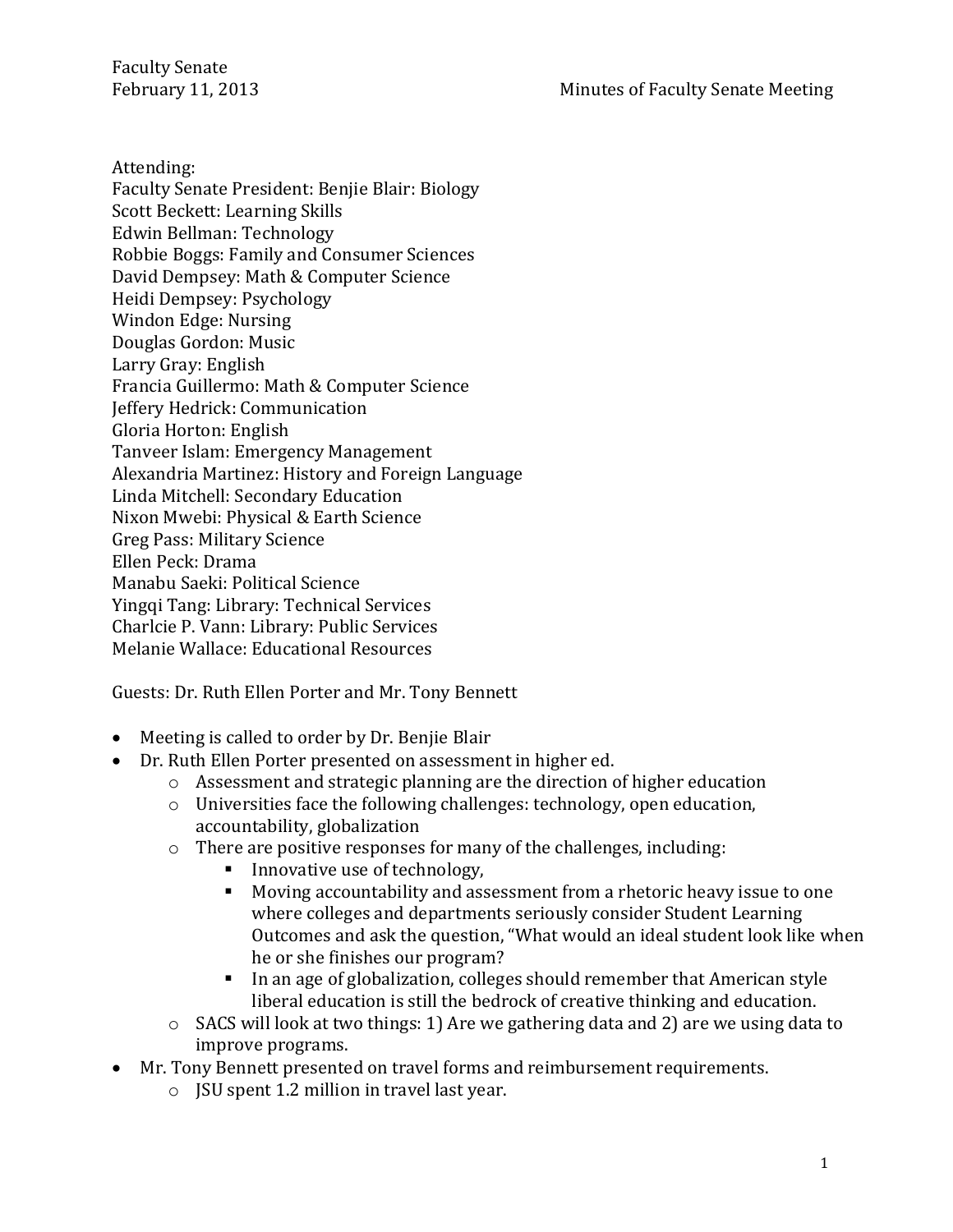- o Travel is handled by the Internal Audit office / webpage is linked to the JSU homepage
- o IRS determines mileage reimbursement and says mileage from the shortest point JSU or home
- o For in-state travel: receipts are not required, \$75 per diem is for all days including departure and return, no meal per diem when meals are provided.
- o For out-of-state travel: Detailed receipts are required for everything (this is JSU policy set by the University Council).
- o When currency conversions are involved the Internal Audit department will look back and get the conversion rate from the time of the trip.
- o Departments have a credit card that can be used (with approval) to prepay airfare and conference fees.
- Minutes for the November 2012 Faculty Senate meeting and the January 2013 Faculty Senate meeting were approved by the members.
- There was no old business to discuss.
- Dr. Blair indicated that he is emailing reports from meetings he attends in order to allow senators to review these in a timely manner.
- The trustees approved the constructions of a Science and Technology pavilion at Little River Canyon. This will be built using outside funding.
- At the April meeting of the Faculty Senate, Joe Weaver will report on changes to the student health services.
- A request has recently gone out for faculty honors. Everyone is encouraged to get colleagues to apply.
- Dr. Blair has requested that the new trustees visit the Faculty Senate but no meetings have been scheduled to date due to scheduling conflicts.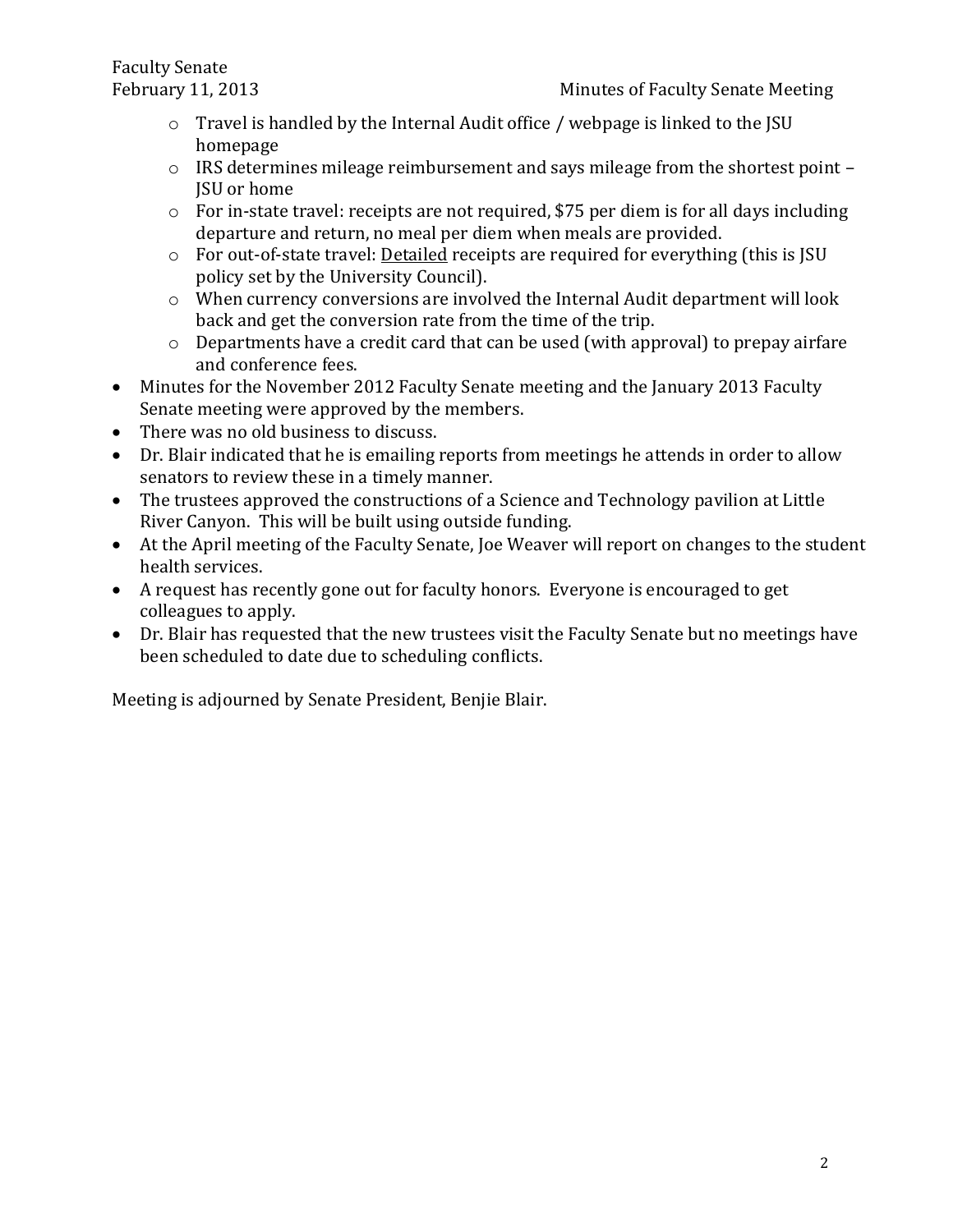Faculty Senate<br>March 11, 2013

Attending:

Faculty Senate President: Benjie Blair: Biology Scott Beckett: Learning Skills Robbie Boggs: Family and Consumer Sciences David Dempsey: Math & Computer Science Heidi Dempsey: Psychology Teresa Gardner: Curriculum & Instruction Douglas Gordon: Music Larry Gray: English Francia Guillermo: Math & Computer Science Mark Hearn: Management & Marketing Jeffery Hedrick: Communication Gloria Horton: English Nancy Mellen: Criminal Justice Linda Mitchell: Secondary Education Nixon Mwebi: Physical & Earth Science Yingqi Tang: Library: Technical Services Charlcie P. Vann: Library: Public Services Melanie Wallace: Educational Resources Erin Rider: Sociology Mark Camp

Guest: Mrs. Lynn Garner, JSU Institute for Research and Collaboration

- Meeting is called to order by Dr. Benjie Blair
- Mrs. Lynn Garner made a presentation to the Senate on behalf of JSU's Institute for Research and Collaboration. The presentation included a video, contact information, and website information.
- Dr. Benjie Blair announced:
	- o The Football Pep Rally and Taste of the Town will be held Thursday, Aug. 29
	- o JDay will be April 12
	- o Take Pride in Jacksonville (recycling and clean-up) will be April 13
	- o Lt. Dan Band will hold a benefit concert on May 19. Proceeds will go to help a wounded soldier. They are hoping for faculty participation.
	- o J. Pelham Commemoration will be the upcoming weekend.
	- o Health and Community Day will be held in Oct.
- Additional information from Dr. Blair:
	- o He recently represented the Faculty Senate at the College Faculty Presidents Meeting.
	- o They are considering purchasing rain ponchos to leave in the Coliseum for faculty member to use during graduation if needed.
	- o John Weaver will be at the April Faculty Senate meeting to discuss changes in the Health Services for JSU.
	- o Faculty Research Grants are due by next Monday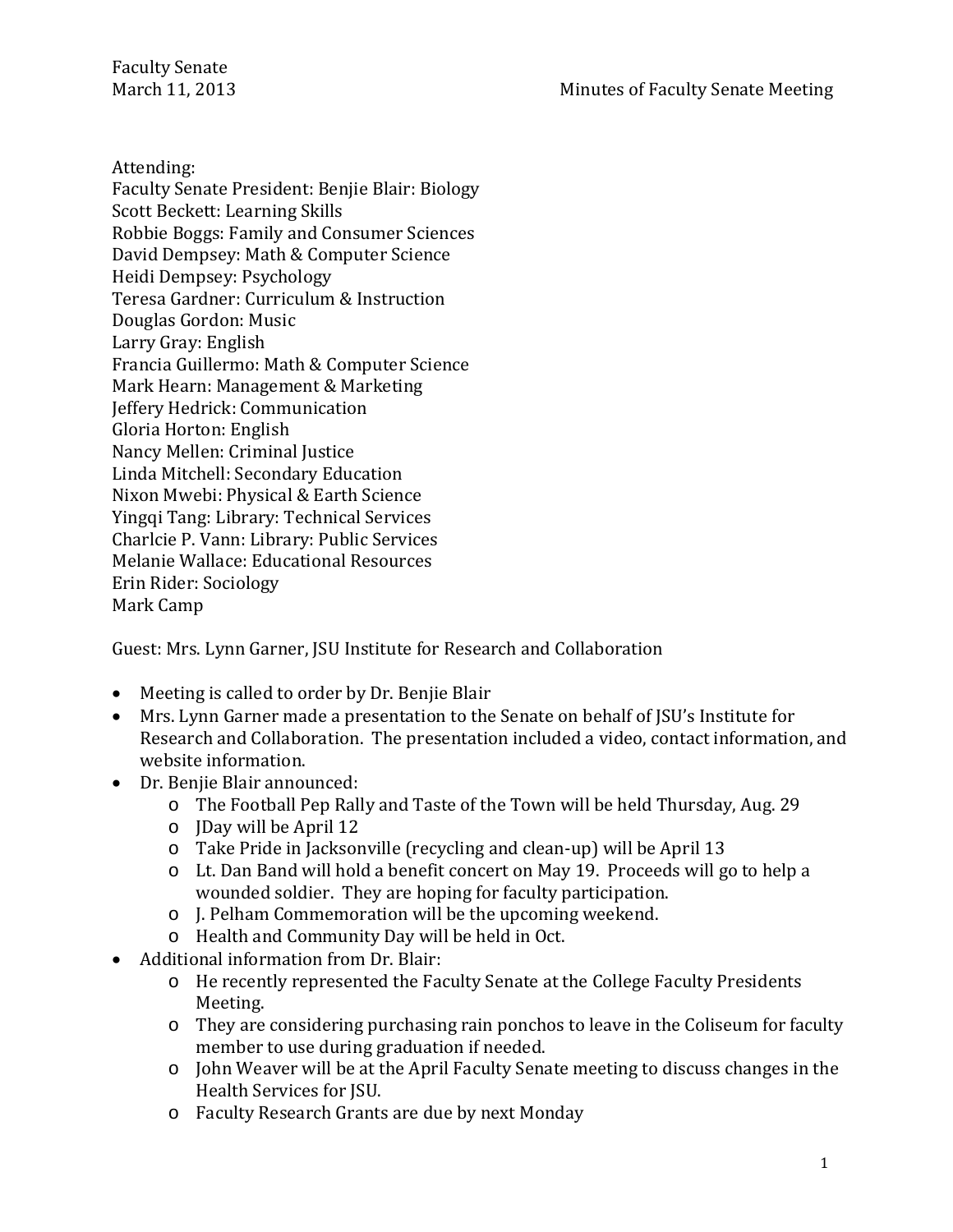- o Research Activity Forms List at least one for each person
- o We have several members who have created Work documents of the online .pdf forms. They will send these to Dr. Blair to send to other members.
- o Diane McWhorter, prize winning journalist, will be the speaker for the Communication Department
- o Library Lunch Time Lecture will be Thursday. The speaker will be Lt. Col. Cash speaking about working at West Point.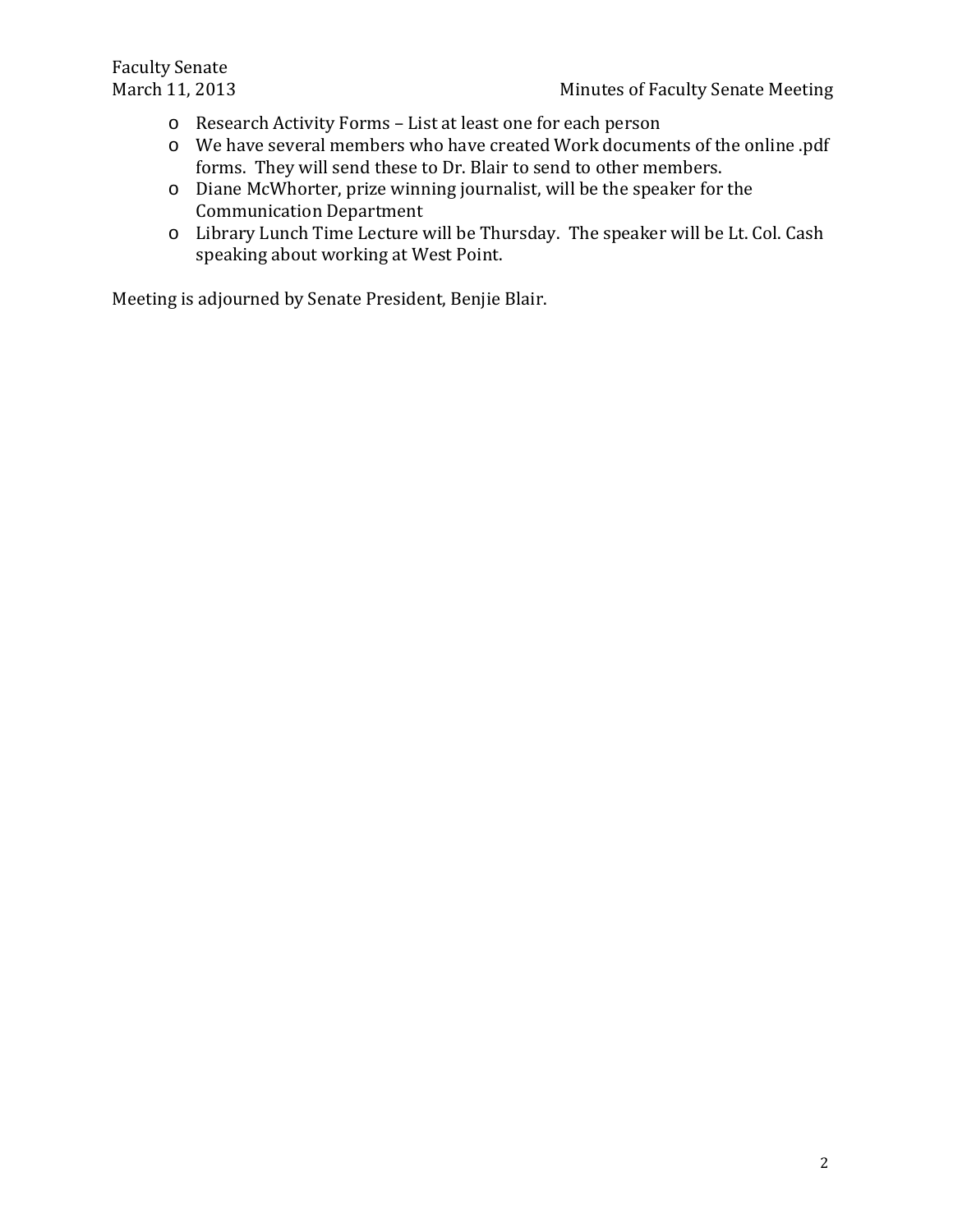## **FACULTY SENATE MEETING MINUTES**

## **Meeting Date**: April 8, 2013 **Location:** Houston Cole Library, 11<sup>th</sup> Floor Conference Room

# **I. Call to order**: President Benji Blair called the meeting to order at 3:18p.m.

Members present: Windon Edge, Teresa Gardner, Guillermo Francia, Nancy B. Mellen, Robbie Boggs, Tanveer Islam, Alexandra Martinez, Heidi Dempsey, David Dempsey, Jeffrey Hedrick, Scott Beckett, Ellen Peck, Nixon Mwebi, Manabu Saeki, Yingqi Tang, Larry Gray, Charlcie P. Vann, Benjie Blair

# II. **GUEST: Joe Weaver, Representing Regional Medical Centers Anniston/Jacksonville**

Joe Weaver addressed RMC's taking over administration of the JSU Student Health Center. The proposal process (RFP) occurred 18 months ago. RMC already has four employees staffed on campus. Mr. Robert Mills, Head Nurse, will remain with the center. According to Mr. Weaver, on-campus health center hours will be from 8:00am-4:30pm from Monday to Thursday during the fall and spring terms and 9:00am-2:30pm from Monday to Friday during the summer term. Students seeking medical attention outside of health center operating hours will be directed to Dr. Wyndol Hamer's clinic. Dr. Hamer's clinic hours are listed as Monday-Friday from 7:30am-9:00pm and Saturday 9:00am-2:30pm. Mr. Weaver pointed out that the clinic is accessible to students via the Gamecock Express. For medical emergencies outside of office hours, students will be directed to the RMC Jacksonville emergency room. Off-site psychiatric services will be available with Chris Randolph as scheduled. The health center will bill the student's health insurer and students will start paying a student health fee I the fall in addition to tuition.

Senators expressed concerns to Mr. Weaver regarding the following:

- Payment of copays
- The amount of quarterly fee payments to be made from JSU to RMC to administer the health center
- A request that the presentation PowerPoint be sent to all Senators
- Student testing for STDs. Concern was expressed that students may be less willing to be tested if they know their parents will be made aware they were tested on the monthly insurance statement
- Questions regarding HIPAA vs FERPA
- Parent access to student medical records
- The conversion of old health records electronically and what will be done with the old paper records

**III. Approval of Minutes**. Linda Mitchell was not present. March minutes will be presented for approval at the May meeting along with the April meeting minutes.

**IV. Old Business**. There was no old business.

#### **V. New Business**.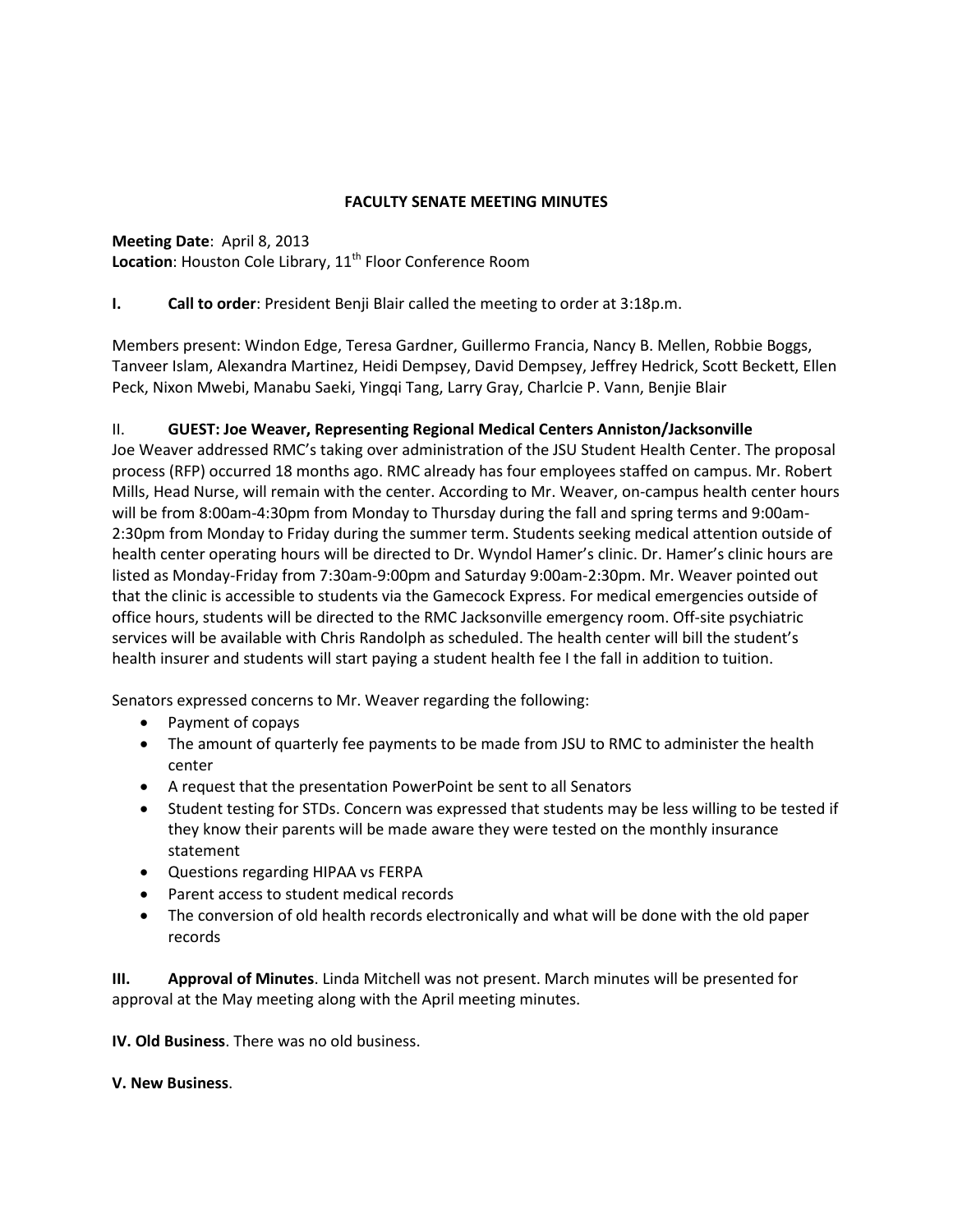- A Senator expressed concern over an article he had read in the Anniston Star concerning the campaign for a new coliseum.
- A Senator expressed concern about the automatic move from instructor to associate professor upon completion of the doctorate. This may create a position away that takes away from the department or may not fill a tenure-track position. "This may create a position that does not satisfy department needs or may prevent the hiring of needed personnel in the future." (David Dempsey).
- Credit hour production has become an issue in determining the need for additional faculty within a department.
- •

#### **VI. Committee Reports:**

## **President's Report:**

- Dr. Turner is forming a calendar committee. FS will have a representative in the calendar planning process.
- Library repair update: The roof of the library is flat. Half the roof folded over, damaging the ventilation system. There is a problem in removing the damaged materials. Four hundred dead bats were found in the penthouse. The radio/TV dish that transferred information for graduation ceremonies and football games was damaged. Online streaming will be available for graduation only. Antennas that coordinated internal communications with staff were damaged.
- Dr. Blair is shopping for rain ponchos. They must be returned after each use.
- In Digital Measures, add end dates for activities to facilitate easy report generating by Dr. Turner.
- A clause on appearance and hygiene has been added to the updated Faculty Handbook.
- Dr. Turner is hosting department head training seminars.
	- o How to request new faculty, writing memos
	- o How quickly classes fill indicates the greatest need for new hires
	- o Waiting lists for classes

#### **Welfare Committee**: No report.

#### **Admissions and Scholarship Committee**: No report

#### **Policies Committee**: No report

**Elections Committee**: Teresa Gardner reported that candidates have been nominated for the offices of VP, secretary, and historian. Senators who are rotating off their third year in term or who are rotating off the sixth year with two terms were reminded to please notify their department head to election a new Senator from within their department.

**Faculty Honors**: The Honors committee did not receive applications for all awards. Dr. Jimmy Triplett will perform at the reception following the faculty awards.

**Strategic Planning Committee**: Nancy Mellen reported that PRISM is being reviewed. Priority will be given to those most affected.

**VII. Announcements**: There were no announcements.

**VIII: Adjournment**: The meeting was adjourned at 4:28pm.

Respectfully submitted by Teresa J. Gardner, Vice-President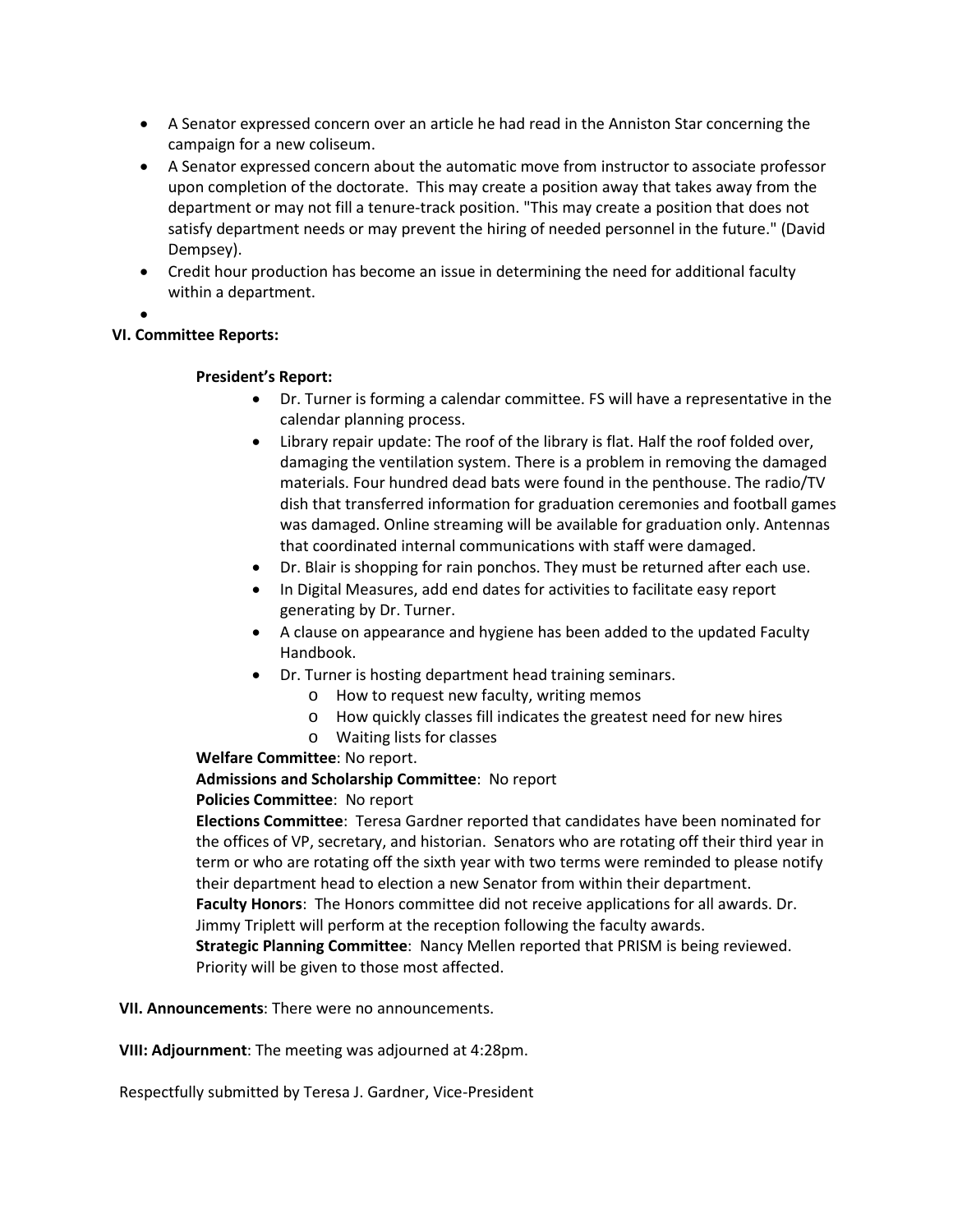Attending:

- Faculty Senate President: Benjie Blair: Biology
- Scott Beckett: Learning Services
- Robbie Boggs: Family and Consumer Sciences
- Sean Corey: Military Science
- Mike Davis: Athletic Rep.
- David Dempsey: Math & Computer Science
- Heidi Dempsey: Psychology
- Windon Edge: Nursing
- Teresa Gardner: Curriculum & Instruction
- Douglas Gordon: Music
- Francia Guillermo: Math & Computer Science
- Gloria Horton: English
- Tanveer Islam: Emergency Management
- Nancy Mellen: Criminal Justice
- Linda Mitchell: Secondary Education
- Nixon Mwebi: Physical & Earth Science
- Ellen Peck: Drama
- Donna Perygin: Physical and Earth Sciences
- Yingqi Tang: Library: Technical Services
- Charlcie P. Vann: Library: Public Services
- Melanie Wallace: Educational Resources
- Meeting is called to order by Dr. Benjie Blair
- March and April meeting minutes are approved.
- Committee Reports:
	- o Policies Committee: Will start looking into potential policy change that would allow instructors to be promoted to professor.
	- o Faculty Honors: Award Ceremony will be May 14, 2013
- Induction of new officers:
	- o Dr. Teresa Gardner was inducted as the next president.
	- o Each of the remaining positions had only one candidate so the Senate voted on the entire slate of candidates. All were elected:
		- Dr. Melanie Wallace: Vice-President
		- **Dr. David Dempsey: Secretary**
		- **Mrs. Nancy Mellen: Historian**
- Dr. Teresa Gardner conducted the remainder of the meeting.
- New Senators were introduced to the Senate
- There was no new business.
- Announcements:
	- o Dr. Jimmy Triplet will be playing at the Awards Banquet
	- o The Drama Dept. opened a new play the following weekend.
	- o Dr. Ed Bellman is retiring and moving to Oklahoma